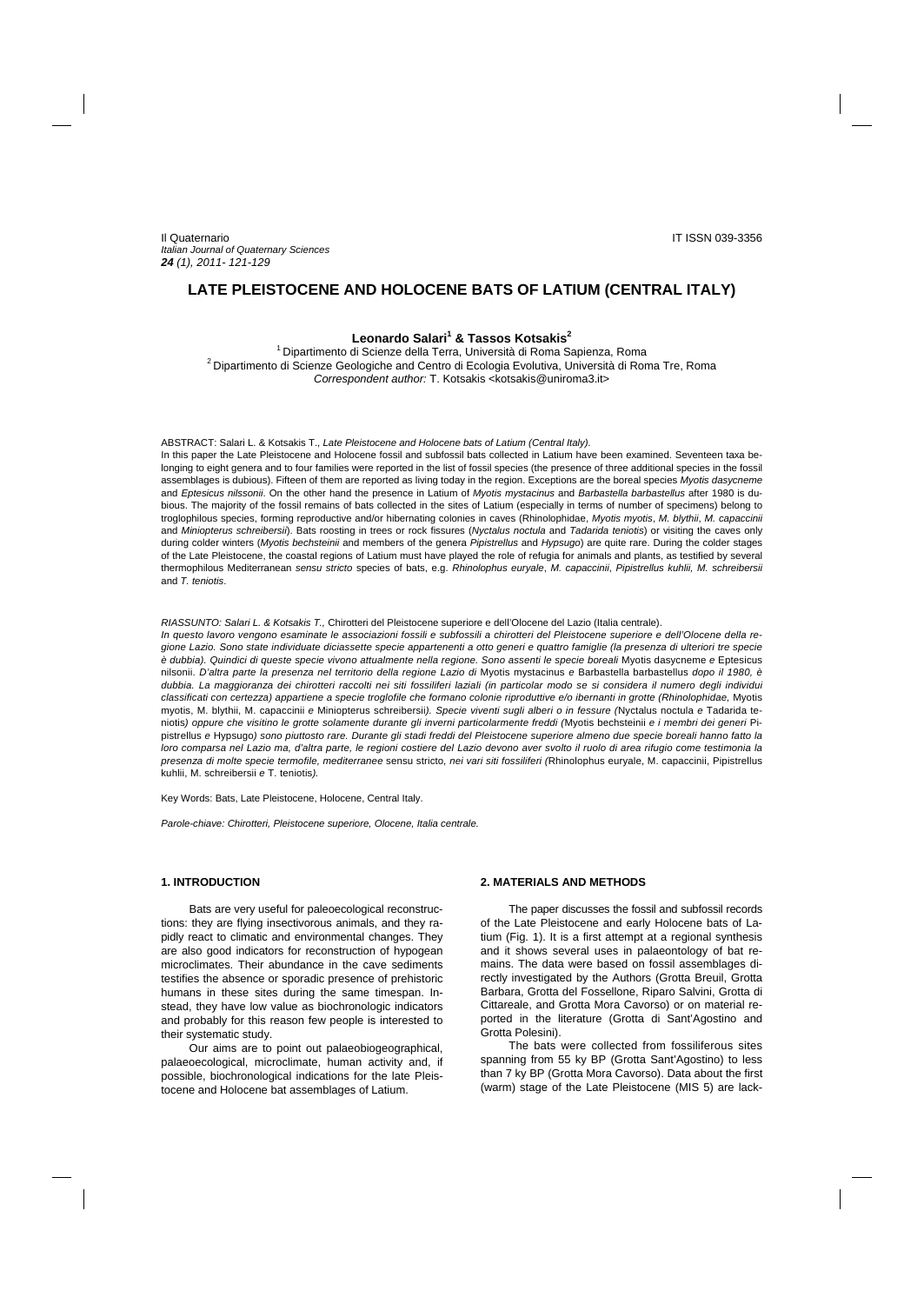Fig. 1 - Location of the sites. *Ubicazione dei siti.* 

ing. The fossil assemblages were assigned to four distinct time periods (from the oldest to the most recent one):

- 1) Grotta di Sant'Agostino (TOZZI, 1970) to the last stage of the first pleniglacial (last stage of MIS 4 and beginning of MIS 3);
- 2) Grotta Breuil (KOTSAKIS, 1991; ALHAIQUE *et al.*, 1996; SALARI & DI CANZIO, 2009), Grotta Barbara (SALARI & DI CANZIO, 2009 and unpublished data) and Grotta del Fossellone (unpublished data) to the last part of the interpleniglacial (final stages of MIS 3 and beginning of MIS 2);
- 3) Grotta Mora Cavorso (SALARI *et al.*, 2010, this volume), Riparo Salvini (ZHUOWEI & KOTSAKIS, 2008), Grotta di Cittareale (ARGENTI *et al.*, 2008) and Grotta Polesini (RADMILLI, 1974) to the late glacial (final stages of MIS 2);
- 4) Grotta Mora Cavorso to the early Holocene (ROLFO *et al.*, 2009).

In three caves, the fossil bats were associated with different lithic industries and/or cultural horizons: Grotta Barbara (Mousterian and Aurignacian), Grotta del Fossellone (Mousterian, Aurignacian and advanced upper Paleolithic), Grotta Mora Cavorso (final Epigravettian and Neolithic) (Tabs. 1 and 2). For the numerical data of micro and macro faunas and the detailed stratigraphies of the various sites, see the literature cited.

### **3. SYSTEMATIC OBSERVATIONS**

The fossil remains from the investigated sites of Latium do not show major morphological and/or morphometric differences from living species. However, paleontologists are confronted with some issues raised by recent applications of modern bioacoustic and molecular biology techniques (combined with conventional ones based on morphological and morphometric cri-

teria), which identified and/or erected new species. In particular, some subspecies or geographic varieties of species belonging to the genera *Myotis*, *Pipistrellus* and *Plecotus* were elevated to the rank of good species, but the lack of sound morphometric data for their taxonomic determination did not permit to adequately assess them. The fossil remains potentially falling into the above taxa (e.g. *Pipistrellus pygmaeus*, LEACH, 1825) and supposedly having the same variability as the one of *Pipistrellus pipistrellus* (SCHREBER, 1774), or those of the cryptic species of *Myotis mystacinus*  (KUHL, 1817) were attributed to the traditionally more known species, followed by *sensu lato* (*s.l.*) in accordance with "Linee guida per il monitoraggio dei Chirotteri" (AGNELLI *et al.* 2004) for reports of these taxa prior to 1999-2000. This is the case of *M. mystacinus s.l.* of Grotta Breuil and *P. pipistrellus s.l.* of Grotta Barbara.

Also the distinction between *Hypsugo savii* and species of larger size of the genus *Pipistrellus* is problematic. The morphology and size of the distal epiphysis of the humerus are identical (see FELTEN et al., 1973) and the variability of the size of the lower tooth row largely overlaps. On the other hand the morphology and position of the upper incisors suggests a clear discrimination between the cranial remains of *Pipistrellus kuhlii* (KUHL, 1817), those of *Pipistrellus nathusii* (KEYSERLING & BLASIUS, 1839) and those of *H. savii* (see MILLER, 1912; LANZA & AGNELLI, 2002) but - as is known - incisors are rarely recovered from fossil remains. In these cases (e.g. at Riparo Salvini), the fossil remains were attributed to *Hypsugo vel Pipistrellus* (ZHUOWEI & KOT-SAKIS, 2008). Conversely, at Grotta Barbara, two mandibular branches were ascribed to *P. kuhlii* (SALARI & DI CANZIO, 2009), because the size of the lower tooth row  $(C-M_3$  alveolar length = 5.4 mm) lay close to the upper limit of the size range of *P. kuhlii* (MILLER, 1912; BENDA *et al.*, 2003) and was not included in the overlap range between the above three species.

The attribution of some remains of a "middle size" *Rhinolophus* collected in Grotta Breuil is uncertain, because the morphology of the fragmentary specimens not allow to assign the fossils to specific level, and the dimensions are inside the range of both *Rhinolophus euryale* BLASIUS, 1853 and *Rhinolophus mehelyi* MAT-SCHIE, 1901.

# **4. BIOCHRONOLOGICAL INDICATIONS**

Pleistocene bats appear to have a low value as biostratigraphic indicators. Only two extinct species, both from the Early and Middle Pleistocene, were discovered in Italy (TATA & KOTSAKIS, 2005).

The species known in the Late Pleistocene are all extant and, except for *Myotis dasycneme* (BOIE, 1825), they are all currently distributed in Italy (AGNELLI *et al.*, 2004). *M. dasycneme* is reported from a few Late Pleistocene sites of north and central Italy, always in "cold" assemblages, but is not reported in any of the few known Holocene sites. Hence, based on the occurrence of *M. dasycneme* at Grotta di Cittareale, the chiropteran assemblage was ascribed to one of the last cold stages of the Late Pleistocene, probably the Younger Dryas (ARGENTI *et al.*, 2008).

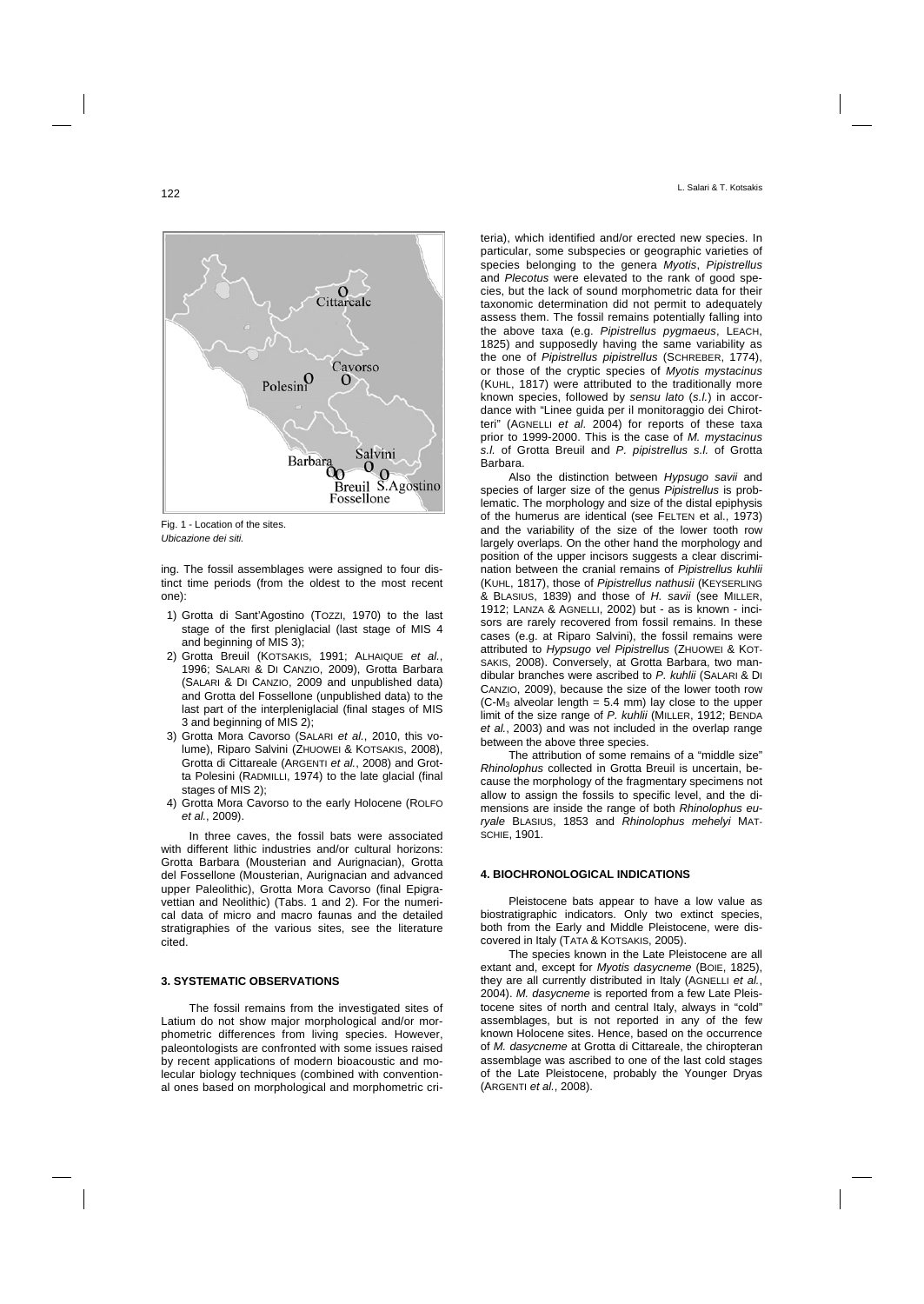

Fig. 2 - Grotta Breuil: a) *Nyctalus noctula*, distal epiphysis of left humerus; Grotta Barbara: b) *Rhinolopus ferrumequinum*, distal epiphysis of right humerus; c) *Pipistrellus kuhlii*, fragment of right mandibular ramus, labial view; d) *Pipistrellus pipistrellus s.l.*, fragment of right mandibular ramus, labial view; Grotta del Fossellone: e) *Rhinolophus euryale*, distal epiphysis of left humerus; f) *Myotis blythii*, distal epiphysis of left humerus; g) *Myotis capaccinii*, distal epiphysis of right humerus; h) *Eptesicus nilssonii*, distal epiphysis of left humerus (h1 external, h2 internal, h3 dorsal views); i) *Miniopterus schreibersii*, distal epiphysis of right humerus; Riparo Salvini: l) *Hypsugo vel Pipistrellus*, distal epiphysis of left humerus; m) *Tadarida teniotis*, distal epiphysis of right humerus, *processus styloideus* broken; Grotta di Cittareale: n) *Myotis dasycneme*, distal epiphysis of left humerus; o) *Myotis bechsteinii*, distal epiphysis of right humerus; Grotta Mora Cavorso: p) *Myotis bechsteinii*, fragment of left mandibular ramus, labial view; q) *Rhinolophus hipposideros*, skull, dorsal view. All the humeri are illustrated in external view. Scale bar = 2 mm.

*Grotta Breuil: a)* Nyctalus noctula, *omero sinistro, epifisi distale; Grotta Barbara: b)* Rhinolopus ferrumequinum, *omero destro, epifisi distale*; *c)* Pipistrellus kuhlii, *frammento di ramo mandibolare destro, norma labiale; d)* Pipistrellus pipistrellus s.l., *frammento di ramo mandibolare destro, norma labiale; Grotta del Fossellone: e)* Rhinolophus euryale, *omero sinistro, epifisi distale; f)* Myotis blythii, *omero sinistro, epifisi distale; g)* Myotis capaccinii, *omero destro, epifisi distale; h)* Eptesicus nilssonii, *omero sinistro, epifisi distale (h1 norma esterna, h2 norma interna, h3 norma dorsale); i)* Miniopterus schreibersii, *omero destro, epifisi distale; Riparo Salvini: l)* Hypsugo vel Pipistrellus, *omero sinistro, epifisi distale; m)* Tadarida teniotis, *omero destro, epifisi distale (processo stiloide rotto); Grotta di Cittareale: n)* Myotis dasycneme, *omero sinistro, epifisi distale; o)* Myotis bechsteinii, *omero destro, epifisi distale; Grotta Mora Cavorso: p)* Myotis bechsteinii, *frammento di ramo mandibolare sinistro, norma labiale; q)* Rhinolophus hipposideros, *cranio, norma dorsale. Tutti gli omeri sono illustrati in norma esterna. Scala della barra = 2 mm.*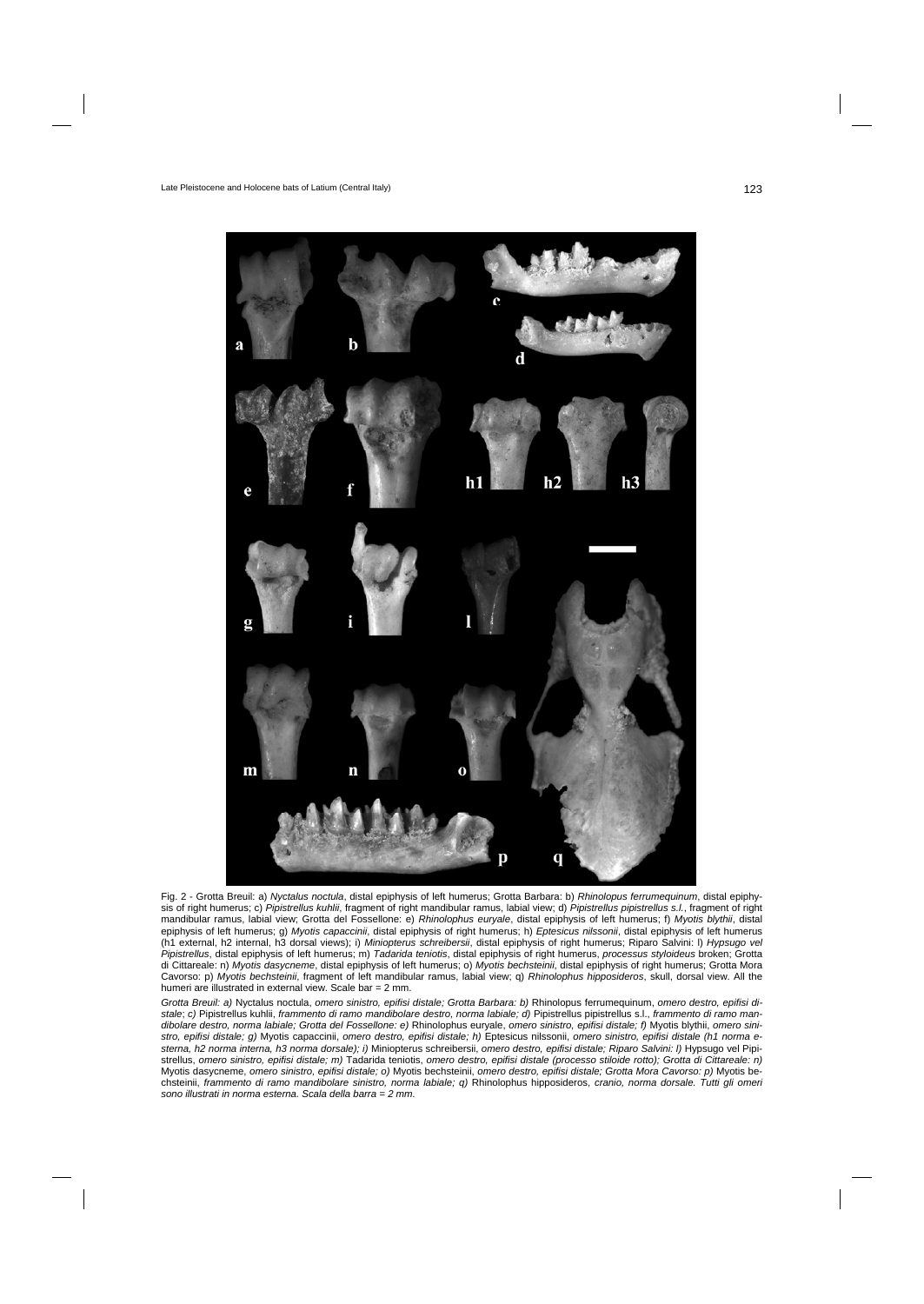| Site                                            | Geographic ubication                         | Cultural chronology | Radiometric<br>dating<br>(years BP)       | References                                             |  |
|-------------------------------------------------|----------------------------------------------|---------------------|-------------------------------------------|--------------------------------------------------------|--|
| Grotta Mora Cavorso 2<br>(burial rooms)         | Upper Aniene river<br>valley, Jenne (RM)     | Neolithic           | $6,275 \pm 45$<br>$6.405 \pm 35$          | Rolfo et al., 2009; 2010                               |  |
| Grotta Polesini<br>$(cuts 12-7)$                | Lower Aniene river<br>valley, Tivoli (RM)    | final Epigravettian | $10,090 \pm 90$                           | Radmilli, 1974;<br>Alhaique & Bietti 2007              |  |
| Grotta di Cittareale                            | San Rufo valley,<br>Cittareale (RI)          |                     |                                           | Argenti et al., 2008                                   |  |
| Riparo Salvini<br>$(cuts 24-7)$                 | Cliff of Giove Mount.<br>Terracina (LT)      | final Epigravettian | $12,400 \pm 170$<br>$13,365 + 190$        | Alessio et al., 1993                                   |  |
| Grotta Mora Cavorso 1<br>("Dig B2")             | Upper Aniene river<br>valley, Jenne (RM)     | final Epigravettian | $13,460 \pm 50$                           | Salari et al., this volume                             |  |
| Grotta del Fossellone 3<br>$(layers 19-1)$      | Circeo promontory, San<br>Felice Circeo (LT) | Gravettian?         |                                           | Alhaique & Tagliacozzo 2000                            |  |
| Grotta del Fossellone 2<br>$(\text{layer } 21)$ | Circeo promontory, San<br>Felice Circeo (LT) | Aurignacian         |                                           | Alhaique & Tagliacozzo 2000;<br>Mussi et al., 2006     |  |
| Grotta Barbara 2<br>(upper level)               | Circeo promontory, San<br>Felice Circeo (LT) | Aurignacian         |                                           | Mussi et al., 2006                                     |  |
| Grotta del Fossellone 1<br>$(layers 41-23)$     | Circeo promontory, San<br>Felice Circeo (LT) | Musterian           |                                           | Alhaique & Tagliacozzo 2000;<br>Alhaique & Bietti 2007 |  |
| Grotta Barbara 1<br>(lower levels)              | Circeo promontory, San<br>Felice Circeo (LT) | Musterian           |                                           | Caloi & Palombo 1989                                   |  |
| Grotta Breuil<br>$(layers 7-3)$                 | Circeo promontory, San<br>Felice Circeo (LT) | Musterian           | $33,000 \pm 2,500$<br>$39,600 \pm 5,700$  | Schwarcz et al., 1991;<br>Alhaique et al., 1996        |  |
| Grotta di Sant'Agostino<br>(strata A4-A1)       | Sant'Agostino<br>promontory, Gaeta (LT)      | Musterian           | $39,000 \pm 9,000$<br>$54,000 \pm 11,000$ | Tozzi 1970;<br>Schwarcz et al., 1991                   |  |

 Tab. 1 - Schematic synthesis of stratigraphy and chronology of the sites.  *Schema stratigrafico e cronologico dei siti considerati.* 

#### **5. PALAEOBIOGEOGRAPHICAL INDICATIONS**

From the end of the Pleistocene to the present, various animal species changed their home ranges. The majority of the bat species identified in the Pleistocene horizons are still present in Latium, except for *M. dasycneme*, *M. mystacinus s.l.*, *Eptesicus nilssonii* (KEYSERL-ING & BLASIUS, 1839), *Barbastella barbastellus* (SCHRE-BER, 1774) and possibly *R. mehelyi* (Tabs. 2 and 3).

Today, *M. dasycneme* has its southernmost limit of distribution in north-eastern Croatia and is regarded as an "accidental species" in Italy: the only reported specimen - likely erratic - was captured in Trento in 1881 (LANZA & AGNELLI, 2002; AGNELLI *et al.*, 2004). *M. dasycneme* fossils are known since the Early Pleistocene (Gelasian = late Villányian = middle Villafranchian) in central-eastern Europe (HORÀČEK & HANÁK, 1989) and signalled in some Middle and Late Pleistocene and Holocene sites of Asia and central-eastern Europe (HORÀ-ČEK & HANÁK, 1989 with references; PIKSA & WOŁOSZYN, 2001; OCHMAN, 2003; OCHMAN & WOŁOSZYN, 2003; POSTAWA, 2004; ROSSINA, 2006). In Italy, it is known in the late Middle and Late Pleistocene of Grotta del Broion (Veneto, PASA, 1953), Riparo Mezzena (Veneto, BARTOLOMEI & PASA, 1980), Grotta del Vento (Marche, ESU *et al.*, 1990), and (as we have seen in the previous paragraph) in the Grotta di Cittareale (Latium, ARGENTI *et al.*, 2008). This locality is the southernmost limit of this species, even considering its distribution in the Pleistocene.

Grotta del Fossellone 3 (advanced upper Palaeolithic) was attended by *E. nilssonii*, a northern species and the only one - among all the bats in the world which reproduces even beyond the Arctic Circle (as far as 70° 25' N) (RYDELL *et al.*, 1994). Its current range of distribution includes central and northern Europe, extending from the northern Balkans through the Palearctic Asia to Sahalin, Korea and Japan (AGNELLI *et al.*, 2004). Currently, its southernmost limit of distribution in Europe is the south-eastern Alpine arch and the northern Balkans, with isolated colonies in the Rila Mountains in Bulgaria (HANÁK & HORÀČEK, 1986; AGNELLI *et al.*, 2004). *E. nilssonii* fossils are known since the early Middle Pleistocene in Poland (WOŁOSZYN, 1987). During the Late Pleistocene and early Holocene, this species settled in various sites of central Europe and of the former Soviet Union (Crimea, Siberia, Russian Far East) (RY-DELL, 1993 with references; HORÁČEK, 1995; POPOV, 2000; PIKSA & WOŁOSZYN , 2001; OCHMAN, 2003; OCH-MAN & WOŁOSZYN, 2003; ROSSINA, 2006) and only at Grotta del Broion (Veneto) in Italy (PASA, 1953). Grotta del Fossellone represents the southernmost limit of this species in Europe, even considering its distribution in the Pleistocene.

Boreal species, e.g. *M. dasycneme* and *E. nilssonii* presumably deserted the region and the peninsula owing to climate warming in the Holocene. Conversely, the absence of nemoral species, such as *M. mystacinus* and *B. barbastellus*, both distributed in most part of Italy, is relatively recent (after 1980); this absence (if con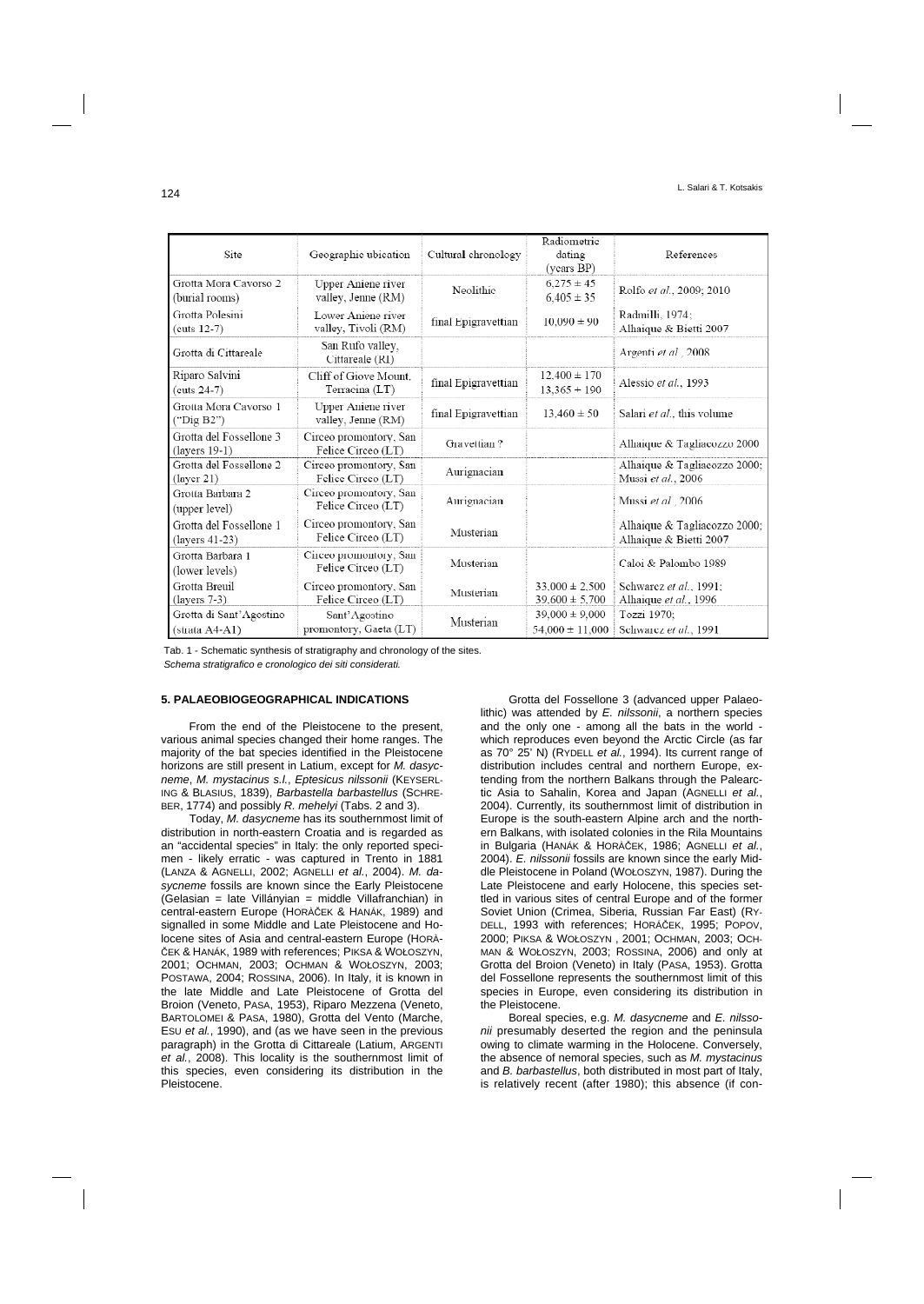firmed) is likely to be due to progressive deforestation and intense urbanisation of the region in the last century.

Another interesting paleogeographic issue is the recent settlement of animal and plant species in central-northern Europe. During the coldest periods of the Late Pleistocene and, namely, the Last Glacial Maximum (LGM), the Iberian and Italian peninsulas and the Balkans played the role of main glacial refugia for many "temperate" or "warm" animal and plant species, which then repopulated the rest of Europe (STEWART & LISTER, 2001; SOM-MER & NADACHOWSKI, 2006; TŘÍSKA, 2009). This phenomenon certainly involved the majority of European bats.

Considering only the stratigraphic successions supported by estimated radiometric dates, FAHLKE (2009) reported that: i) bats deserted the area north of the Alps in the LGM; and ii) it was only in the first stages of the late glacial, during the Bølling-Allerød temperate oscillations, that *Eptesicus serotinus* (Schreber, 1774) timidly returned to the area, followed by *Plecotus auritus* (LINNAEUS, 1758) and *B. barbastellus*. In effect, few other species, including *Myotis bechsteinii* (KUHL, 1817), *Myotis nattereri* (KUHL, 1817), *Myotis brandtii* (Eversmann, 1845), *Myotis daubentonii* (KUHL, 1817), *E. nilssonii* and *P. nathusii*, are reported in the late glacial

successions (HORÁČEK, 1995; OCHMAN, 2003), while the other species now present in central-northern Europe must have returned there only in the Holocene (HORÁČEK, 1995; BLANT *et al.*, 2008; RUEDI *et al.*, 2008; FAHLKE, 2009). Even in some regions south of the Alps (e.g. Canton Ticino), repopulation took place in the Holocene (BLANT *et al.*, 2008).

In the Late Pleistocene, Latium, and generally central-southern Italy, hosted many species which are now largely distributed in central-northern Europe, including *Rhinolophus hipposideros* (BECHSTEIN, 1800), *Myotis myotis* (BORKHAUSEN, 1797), *M. bechsteinii*, *M. dasycneme*, *M. mystacinus*, *Nyctalus noctula* (SCHRE-BER, 1774), *E. nilssonii* and *B. barbastellus*. Additionally, especially in the coastal sites of Latium, various species of Mediterranean *s.s.* thermophilous bats, e.g. *P. kuhlii, R. euryale*, *Myotis capaccinii* (Bonaparte, 1837), *Miniopterus schreibersii* (KUHL, 1817) and *Tadarida teniotis* (RAFINESQUE, 1814), cohabited with "cold" species, e.g. marmot, hamster, wolverine, ermine and steinbock, even in the relatively colder stages of the Late Pleistocene.

Grotta Barbara 1 (Mousterian) was inhabited by *P. kuhlii*, a thermophilous species which is very anthropophilous today (LANZA & AGNELLI, 2002; AGNELLI *et al.*, 2004). Fossils of *P. kuhlii* are rare, with a few records in the late Middle and Late Pleistocene and Holocene in Germany, Russia and Turkey (SALARI & DI CANZIO, 2009 with references). *P. kuhlii* of Grotta Barbara is the first and, for the time being, the only occurrence in Italy.

| taxon / sites                  | Grotta di S. Agostino | Grotta Breuil | ᆏ<br>Grotta Barbara | ⊣<br>Grotta del Fossellone | Z<br>Grotta Barbara | ົ<br>Grotta del Fossellone | w<br>Grotta del Fossellone | 1<br>Grotta Mora Cavorso | Riparo Salvini | Grotta di Cittareale | Grotta Polesini | Grotta Mora Cavorso 2 |
|--------------------------------|-----------------------|---------------|---------------------|----------------------------|---------------------|----------------------------|----------------------------|--------------------------|----------------|----------------------|-----------------|-----------------------|
| Rhinolophus ferrumequinum      | X                     | X             |                     |                            | X                   |                            | x                          | X                        | X              | X                    | X               | X                     |
| Rhinolophus hipposideros       |                       | х             |                     |                            |                     |                            |                            |                          |                | X                    |                 | X                     |
| Rhinolophus euryale            |                       | Χ             |                     |                            |                     |                            | х                          |                          |                |                      | X               |                       |
| Rhinolophus euryale/mehelyi    |                       | X             |                     |                            |                     |                            |                            |                          |                |                      |                 |                       |
| Myotis myotis                  |                       | X             |                     |                            |                     |                            |                            |                          |                | X                    |                 |                       |
| Myotis blythii                 | X                     | X             | X                   | X                          | X                   | X                          | X                          |                          | X              |                      |                 | X                     |
| Myotis myotis/ blythii         |                       | X             |                     |                            |                     |                            |                            |                          |                |                      |                 | X                     |
| Myotis capaccinii              |                       | X             |                     |                            |                     |                            | X                          |                          | X              |                      |                 |                       |
| Myotis dasycneme               |                       |               |                     |                            |                     |                            |                            |                          |                | X                    |                 |                       |
| Myotis bechsteinii             |                       |               |                     |                            |                     |                            |                            | X                        |                | X                    |                 |                       |
| Myotis emarginatus             |                       |               | X                   |                            |                     |                            |                            |                          |                |                      | X               |                       |
| Myotis mystacinus s.l.         |                       | X             |                     |                            |                     |                            |                            |                          |                |                      |                 |                       |
| Myotis sp.                     |                       | X             |                     |                            |                     |                            |                            |                          |                |                      |                 |                       |
| Pipistrellus pipistrellus s.l. |                       |               | X                   |                            |                     |                            |                            |                          |                |                      |                 |                       |
| Pipistrellus kuhlii            |                       |               | X                   |                            |                     |                            |                            |                          |                |                      |                 |                       |
| Hypsugo vel Pipistrellus       |                       |               |                     |                            |                     |                            |                            |                          | X              |                      |                 |                       |
| Eptesicus nilssonii            |                       |               |                     |                            |                     |                            | X                          |                          |                |                      |                 |                       |
| Nyctalus noctula               |                       | X             |                     |                            |                     |                            |                            |                          | X              |                      |                 |                       |
| Barbastella barbastellus       |                       |               |                     |                            |                     |                            |                            |                          |                |                      | X               |                       |
| Miniopterus schreibersii       |                       | X             |                     |                            |                     |                            | x                          |                          | X              |                      | X               |                       |
| Tadarida teniotis              |                       | X             | X                   |                            |                     |                            |                            |                          | X              |                      |                 |                       |
| <b>Total taxa</b>              | 2                     | 12            | 5                   | $\mathbf{1}$               | $\overline{2}$      | 1                          | 6                          | 2                        | 7              | 5                    | 5               | 4                     |

Tab. 2 - Late Pleistocene and early Holocene bats of Latium. (For the spelling of the species names see SIMMONS, 2005).

*Quadro riepilogativo dei taxa del Pleistocene superiore e Olocene antico del Lazio. (Per l'ortografia dei nomi delle specie cf. SIMMONS, 2005).* 

## **6. PALAEOECOLOGICAL INDICATIONS**

The favourite foraging environments of the identified species shed more light on the environment surrounding the investigated sites (Tab. 3). Moreover, settlements of species usually hibernating in hollow trees or rock fissures (*N. noctula*, *E. nilssonii* e *T. teniotis*) or, rarely, in caves (*M. bechsteinii* and members of the genera *Pipistrellus* and *Hypsugo*) may indicate periods of more adverse climate or particularly harsh winters. These climatic and environmental indications are usually consistent with those provided by the other identified taxa, especially ungulates and rodents, and may complement and/or extend the data provided by the other animal and/or plant taxa.

For instance, in the most ancient strata (cuts 24- 16) of Riparo Salvini, *Myotis blythii* (TOMES, 1857) is dominant and followed by *M. capaccinii* and *M. schreibersii*. This infers that the surrounding environment was fairly open, with prairies alternating with sparse woods and wetlands. In the other cuts 15-7, *M. blythii* is still dominant and followed by *Rhinolophus ferrumequinum* (SCHREBER, 1774), *Hypsugo vel Pipistrellus* and *N. noctula*, suggesting similar but less humid environments and climatic transition from conditions similar to present ones to colder conditions. The paleoenvironmental clues given by bats match those provided by rodents. The latter passed from an assemblage with dominant *Microtus* (*Terricola) savii* (DE SELYS-LONGCHAMPS, 1838), followed by *Apodemus sylvaticus* (LINNAEUS, 1758), *Arvi-*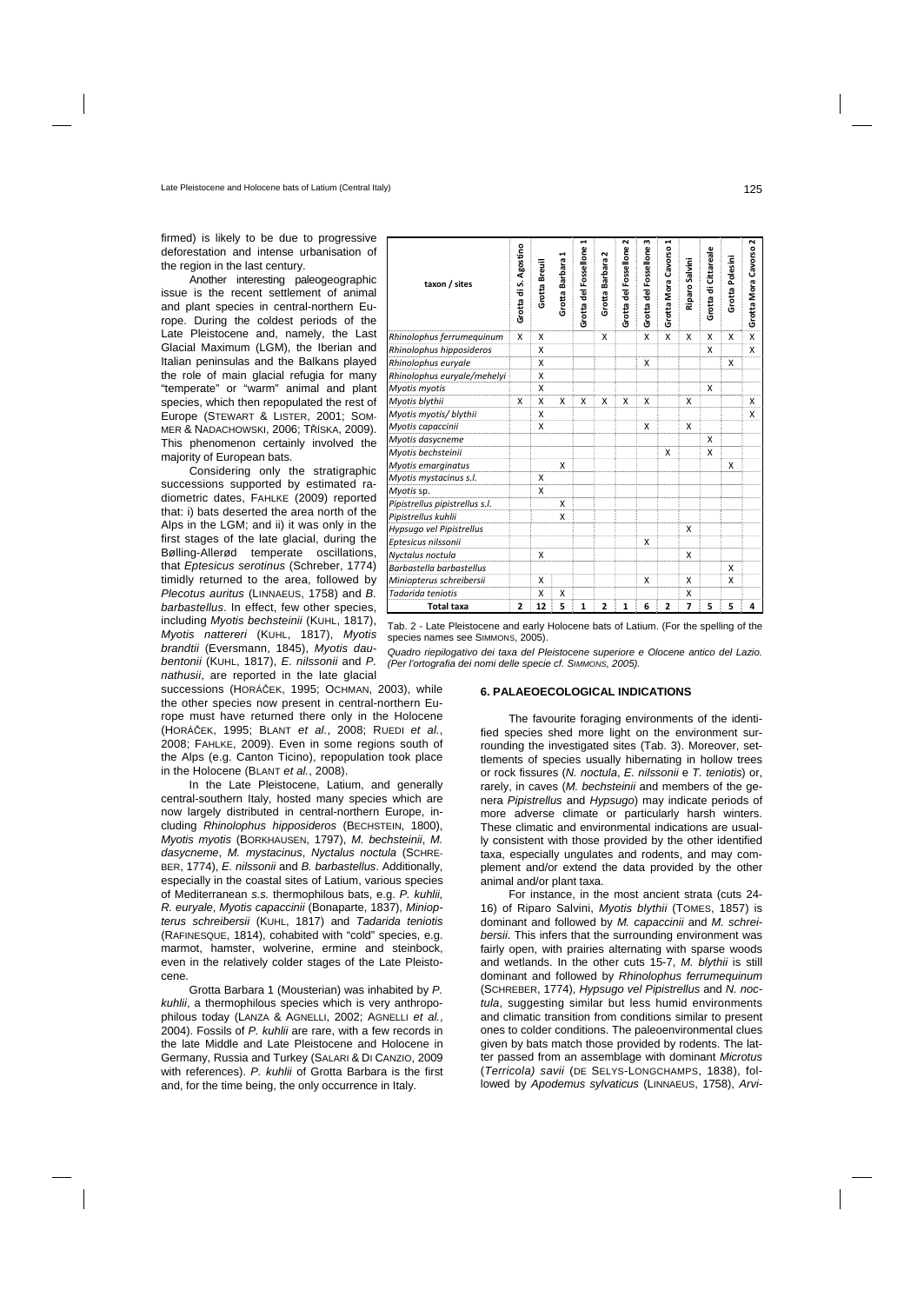| taxon                          | Latium<br>fossil | Latium<br>today | Hibernacula              | Tempera-<br>tures<br>Foraging environment<br>of hiberna-<br>tion |                                     | Zoogeographical<br>patterns |  |
|--------------------------------|------------------|-----------------|--------------------------|------------------------------------------------------------------|-------------------------------------|-----------------------------|--|
| Rhinolophus ferrumequinum      | X                | X               | caves                    | $7 - 12 °C$                                                      | mixed                               | Mediterranean s.l.          |  |
| Rhinolophus euryale            | X                | X               | caves                    | $10 - 12 °C$                                                     | woods                               | Mediterranean<br>S.S.       |  |
| Rhinolophus mehelyi            | <sup>2</sup>     |                 | caves                    | $11 - 13 °C$                                                     | woods                               | Mediterranean<br>S.S.       |  |
| Rhinolophus hipposideros       | X                | X               | caves                    | $4 - 12 °C$                                                      | mixed                               | Mediterranean s.l.          |  |
| Myotis myotis                  | X                | X               | caves                    | $2 - 12 °C$                                                      | woods                               | Mediterranean s.l.          |  |
| Myotis blythii                 | X                | X               | caves                    | $4 - 14 °C$                                                      | open                                | Mediterranean s.l.          |  |
| Myotis capaccinii              | x                | X               | caves                    | $4 - 15 °C$                                                      | woods                               | Mediterranean<br>S.S.       |  |
| Myotis dasycneme               | X                |                 | caves, hollow trees      | $0 - 7 °C$                                                       | forests                             | <b>Boreal</b>               |  |
| Myotis daubentonii             |                  | X               | caves                    | $0 - 10 °C$                                                      | forests                             | Boreal                      |  |
| Myotis bechsteinii             | X                | X               | hollow trees, caves      | $1 - 10 °C$                                                      | woods                               | Nemoral                     |  |
| Myotis emarginatus             | X                | X               | caves                    | $5 - 9 °C$                                                       | miscellaneous                       | Mediterranean s.l.          |  |
| Myotis mystacinus s.l.         | X                | $\overline{?}$  | caves                    | $2 - 8 °C$                                                       | miscellaneous                       | Nemoral                     |  |
| Myots nattereri                |                  | X               | caves                    | $2 - 8 °C$                                                       | woods                               | Nemoral                     |  |
| Pipistrellus kuhlii            | X                | X               | buildings, rock fissures | ?                                                                | miscellaneous, anthro-<br>pophilous | Mediterranean<br>S.S.       |  |
| Pipistrellus nathusii          | ?                | X               | rock fissures, buildings | <sup>2</sup>                                                     | Woods                               | Nemoral                     |  |
| Pipistrellus pipistrellus s.l. | X                | X               | buildings, hollow trees  | $0 - 6 °C$                                                       | woods, anthropophilous              | Mediterranean s.l.          |  |
| Pipistrellus pygmaeus          | <sup>2</sup>     | X               | hollow trees, buildings  | <sup>2</sup>                                                     | miscellaneous, anthro-<br>pophilous | Nemoral?                    |  |
| Hypsugo savii                  | <sup>2</sup>     | X               | buildings, caves         | ?                                                                | miscellaneous, anthro-<br>pophilous | Mediterranean<br>S.S.       |  |
| Eptesicus nilssonii            | X                |                 | rock fissures, buildings | $-6 - 7 °C$                                                      | forests                             | <b>Boreal</b>               |  |
| Eptesicus serotinus            |                  | х               | buildings, caves         | $2 - 4 °C$                                                       | miscellaneous                       | Mediterranean s.l.          |  |
| Nyctalus lasiopterus           |                  | <sup>2</sup>    | hollow trees             | $-6 - 6 °C$                                                      | forests                             | Nemoral                     |  |
| Nyctalus leisleri              |                  | X               | hollow trees             | ς                                                                | woods                               | Nemoral                     |  |
| Nyctalus noctula               | X                | X               | hollow trees             | $> -7$ °C                                                        | forests                             | Nemoral                     |  |
| Barbastella barbastellus       | x                | $\overline{?}$  | caves                    | $0 - 8 °C$                                                       | forests                             | Nemoral                     |  |
| Plecotus auritus               |                  | X               | hollow trees, caves      | $2 - 5 °C$                                                       | forests                             | <b>Boreal</b>               |  |
| Plecotus austricus             |                  | X               | caves, hollow trees      | $2 - 12 °C$                                                      | woods                               | Mediterranean s.l.          |  |
| Miniopterus schreibersii       | X                | x               | caves                    | $4 - 12 °C$                                                      | miscellaneous                       | Mediterranean<br>S.S.       |  |
| Tadarida teniotis              | X                | X               | rock fissures            | $0 - 10 °C$                                                      | rocky                               | Mediterranean<br>S.S.       |  |

Tab. 3 - Late Pleistocene and early Holocene chiropteran taxa, extant bat fauna of Latium and key ecological features (data from HORÁČEK *et al*., 2000; LANZA & AGNELLI, 2002; AGNELLI *et al.*, 2004; AMORI *et al.*, 2009). (For the spelling of the species names see SIM-MONS, 2005).

*Confronto tra i taxa del Pleistocene Superiore e Olocene antico con l'attuale chirotterofauna del Lazio, e schema sintetico di alcune caratteristiche ecologiche (dati da HORÁČEK et al., 2000; LANZA & AGNELLI, 2002; AGNELLI et al., 2004; AMORI et al., 2009). (Per l'ortografia dei nomi delle specie cf. SIMMONS, 2005).* 

*cola amphibius* (LINNAEUS, 1758) and *Eliomys quercinus* (LINNAEUS, 1766), to an assemblage with dominant *M.* (*T.) savii* and *Microtus (Microtus) arvalis* (Pallas, 1778), followed by *A. sylvaticus*, *E. quercinus* and *A. amphibius* together with *Chionomys nivalis* (MARTINS, 1842) (ZHUO-WEI & KOTSAKIS, 2008).

The species haunting woods and forests are always associated with cervids and/or glirids. *T. teniotis* (rupiculous species) is associated with the steinbock at Grotta Breuil, Grotta Barbara and Riparo Salvini. It is worth noting that: i) in the late glacial succession of Grotta Polesini (RADMILLI, 1974), in spite of difficulties in correlating the various trenches (ALHAIQUE & BIETTI, 2007), *R. ferrumequinum* and *M. schreibersii* disappears and *B. barbastellus* gradually increases upon the appearance of the marmot and of the wolverine; or ii) at Grotta S. Agostino (TOZZI, 1970), upon the appearance of the rhinoceros (stratum A2), only *M. blythii*

remains, accompanied by *R. ferrumequinum* in the underlying strata.

In other instances, the paleoenvironmental indications given by bats are the only ones (e.g. at Grotta di Cittareale) or improve the understanding of available data, e.g. at Grotta Barbara and Grotta Mora Cavorso. At Grotta Barbara 1 (Mousterian), the percentage ratios between the identified cervids (red deer, fallow deer, roe deer) point to two different possible scenarios in the Pontina plain: a relatively open environment with scarce or localised forest cover or diffuse Mediterranean "macchia" (CALOI & PALOMBO, 1989). The dominance of *M. blythii* validates the former assumption. At Grotta Mora Cavorso 2 (Neolithic), ungulates include the red deer and domestic ruminants; only *M. blythii* shows that the upper Aniene river valley and the Simbruini Mountains, too, were in part covered by prairies.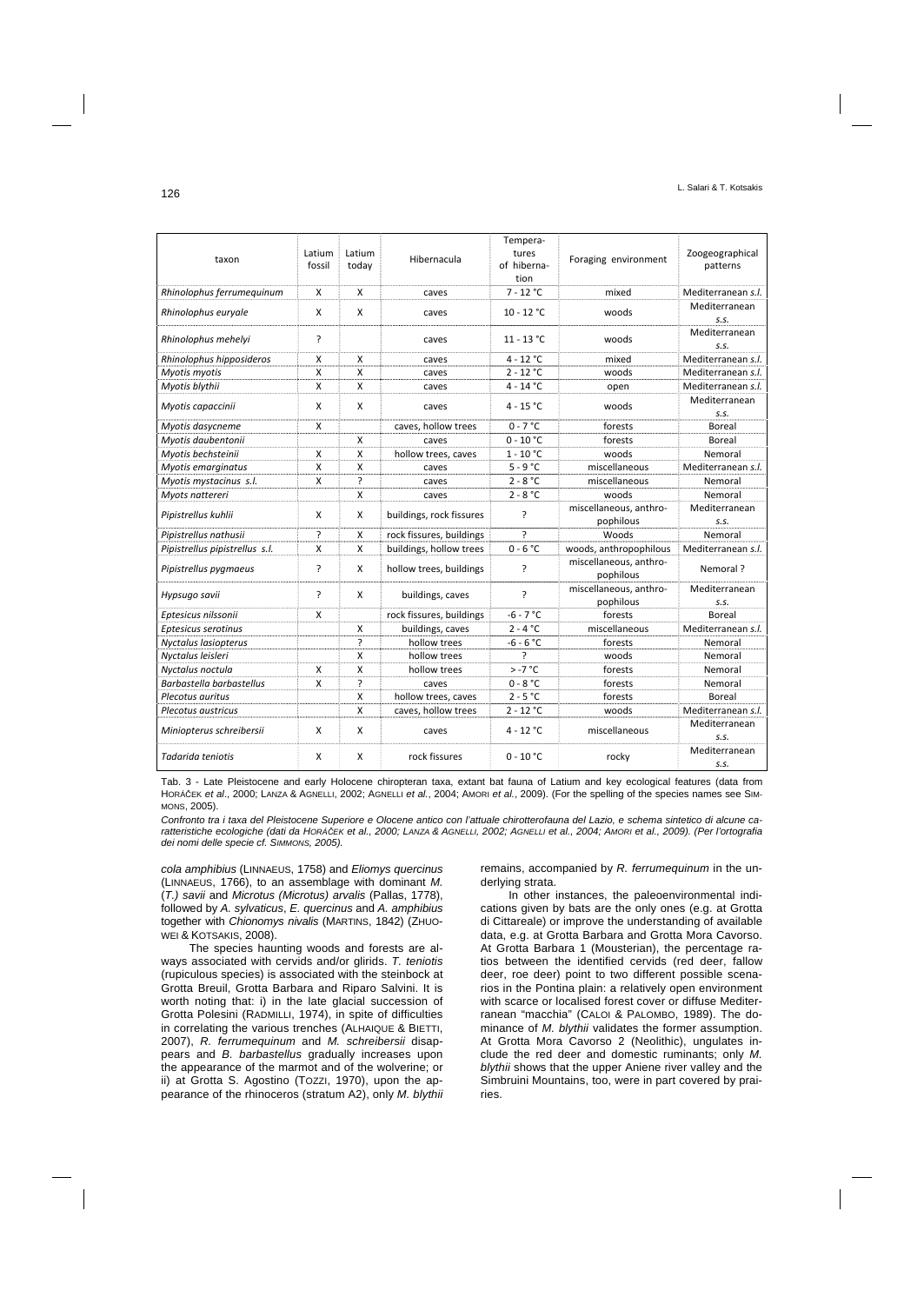Considering that only the lesser mouse-eared bat is indicative of open spaces and that various species populate miscellaneous or mixed environments, the only inconsistency concerns the most recent part of the Mousterian succession of Grotta Breuil. Among the ungulates of stratum 3, the steinbock prevails over the red deer, implying drier and colder conditions than in the underlying strata where the red deer prevails over the steinbock (ALHAIQUE & BIETTI, 2007). Among bats, *R. euryale* is dominant, testifying a good forest cover and a temperate climate, more or less as in the underlying strata. This inconsistency may be redressed by: i) assuming that the fossil remains are not coeval (bats must have colonised the cave only after the Mousterians deserted it, see later on); or ii) recalling the previous points made about the role of the coastal sites of Latium as glacial refugia for various species of thermophilous bats.

# **7. MICROCLIMATIC INDICATIONS**

The microclimate of caves has a paramount importance in the selection of diurnal roosts or reproductive and hibernating environments. Each species has its own tolerability to narrow ranges of temperature and humidity (generally low temperature and high humidity). Nonetheless, the temperature and humidity of a cave may vary depending on its size and morphology, as well as on the number and orientation of its openings. Large-sized caves may have a variety of microclimates (more or less constant temperatures but variable humidity, owing above all to draughts of air) and each species selects the sites which best suit its preferences.

Usually, bats have not been hunted by prehistoric humans for food or other purposes, but may be occasional preys of nocturnal raptors (Strigiforms): in the pellets regurgitated by these raptors, bats account for as little as 1% of the preys, including rodents, small birds and insectivores (KOWALSKI, 1990, 1995; SEVILLA GAR-CÍA, 1998). Hence, most of the fossil remains in the investigated sites are naturally accumulated bones of bats which died in their caves. The lack of juvenile remnants (suggestive of attendance in the spring or summer reproductive period), except for an immature specimen found at Grotta Breuil, suggests that the bats are died for poor subcutaneous fat reserve or other causes during hibernation. This is why the investigated thanatocoenoses can give further insight into the winter microclimate, at least around the excavated area.

For instance, it may be assumed that: at Grotta Breuil (strata 6-3), the winter microclimate remained fairly constant (on average around 10-12° C) and with high humidity; the winter temperature fluctuated around 5-6° C at Grotta Barbara 1 (Mousterian), around 7°C at Grotta di Cittareale and rose slightly at Grotta Mora Cavorso (from roughly 7-10°C to 7-12° C) between the final stages of the Late Pleistocene and Holocene (Neolithic).

# **8. HUMAN ACTIVITY INDICATIONS**

Today some species of bats, particularly of the genera *Pipistrellus* and *Hypsugo* are anthropophilous,

living in the urban areas and roosting in the buildings (MILLER, 1912; LANZA & AGNELLI 2002; AGNELLI *et al.*, 2004). However the troglophilous bats are wild and are not commensal to humans and, usually, the occurrence of bat remains in the sediments of caves evidences the absence or sporadic presence of prehistoric humans in the time interval during which the sediments were deposited (ROSSINA, 2006; SALARI & DI CANZIO, 2009; SALA-RI, 2010). Noise, light and heat from human attendance change hypogean environments. A particular source of disturbance to bats is the smoke from human fires, which may also alter the microclimate of caves. The disturbance is higher in winter or during the reproductive period and may cause the bats to desert the caves in search of more suitable ones (MARSICO, 2003; AGNELLI *et al.*, 2004).

It is perhaps not by chance that the percentage of bats at Grotta Breuil is almost specular to the percentages of traces of human activity left on the bones of large mammals (ALHAIQUE & BIETTI, 2007; ALHAIQUE, *in litteris*): peak of human activity corresponds to low bat attendance (stratum 7); a sharp drop in human activity is associated with a strong increase in bat attendance (stratum 6); scarce remains of bats and equally scarce human activity characterise strata 5 and 4; minimum of human activity in stratum 3 is indicative of peak of bat attendance (Tab. 4). In stratum 3 can not be excluded that bats may have settled in the cave only after the Mousterians abandoned it.

|                                                              | $L$ 3 $L$ 4 $L$ 5 $L$ 6 $L$ 7                                 |  |  |
|--------------------------------------------------------------|---------------------------------------------------------------|--|--|
| Large Mammals                                                | $\frac{11.6 \div 14.1 \div 16.1 \div 31.6 \div 26.5}$         |  |  |
| <b>III</b> uman activity traces <b>0.9</b> 6.9 5.6 32.4 54.1 |                                                               |  |  |
| <b>Bats</b>                                                  | $\begin{bmatrix} 48.4 & 5.7 & 2.6 & 42.7 & 0.5 \end{bmatrix}$ |  |  |

Tab. 4 - Percentages of the number of identified remains of large mammals, number of large mammals with traces of human activity and number of identified bat remains at Grotta Breuil (data from ALHAIQUE & BIETTI, 2007; SALARI & DI CANZIO, 2009; ALHAIQUE *in litteris*).

*Confronto tra il numero dei resti determinati dei grandi mammiferi, il numero di tracce di attività umana sui resti di grandi mammiferi ed il numero dei resti determinati di chirotteri di Grotta Breuil (in percentuale)(dati da ALHAIQUE & BIETTI, 2007; SA-LARI & DI CANZIO, 2009; ALHAIQUE in litteris).* 

The alternating attendance of caves by bats and humans may have been multi-year cyclical or seasonal (late spring-early autumn for humans, late autumn-early spring for bats). Based on available data on seasonal human attendance of Grotta S. Agostino, Grotta Breuil, Grotta del Fossellone 2 (Aurignacian), Riparo Salvini and Grotta Polesini (ALHAIQUE & BIETTI, 2007) multi-year cycles seem more likely.

## **ACKNOWLEDGEMENTS**

We are grateful to Gianni Amori and Federico Masini for the useful suggestions. We thank also the late Amilcare Bietti, Francesca Alhaique, Emanuele Di Canzio, Margherita Mussi, Mario F. Rolfo and the "Gruppo Grotte Pipistrelli CAI Terni" for their support and who have allowed the access to the bat remains.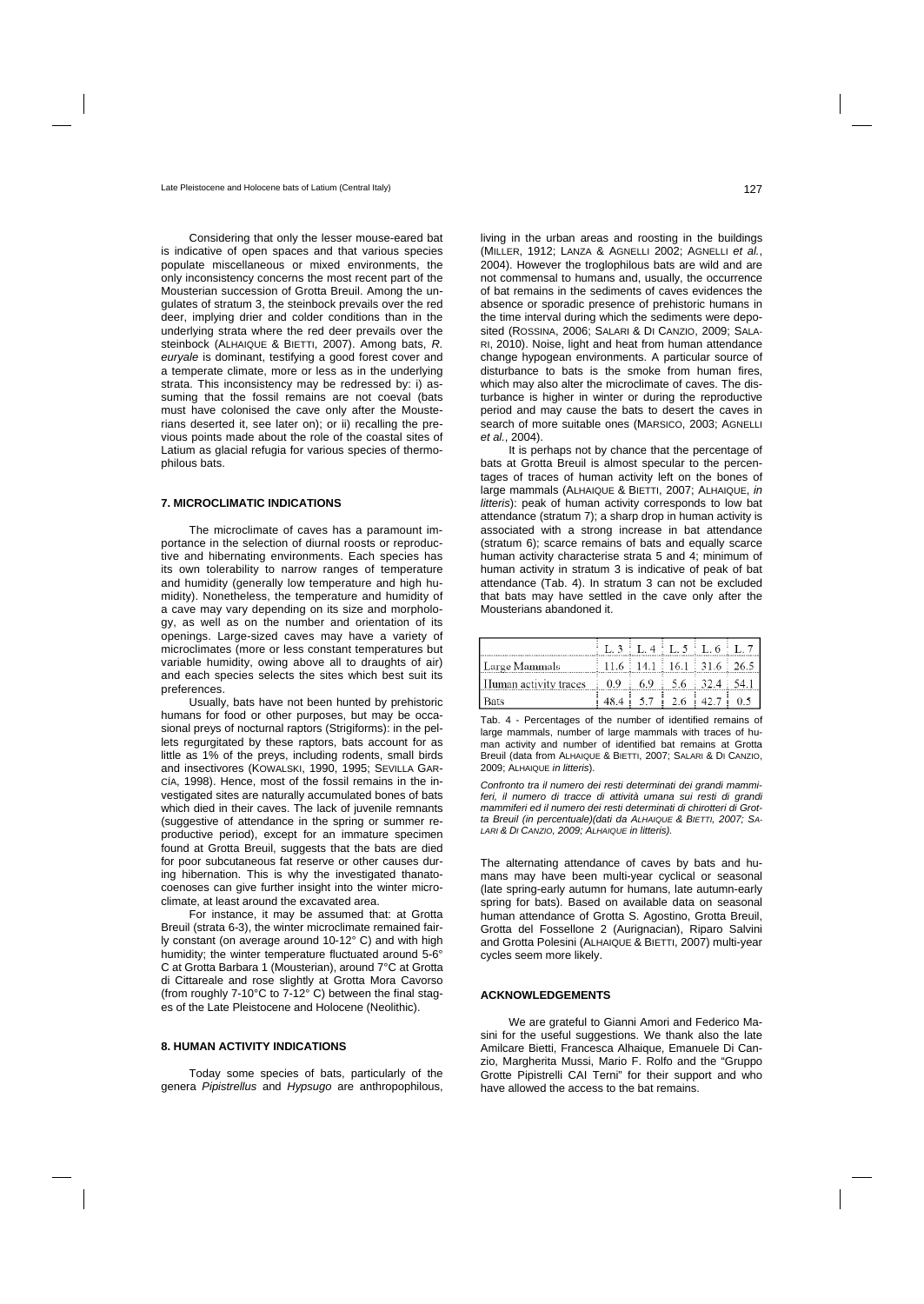# **REFERENCES**

- AGNELLI P., MARTINOLI A., PATRIARCA E., RUSSO D., SCARAVELLI D. & GENOVESI P. (2004 ) - *Linee guida per il monitoraggio dei Chirotteri: indicazioni metodologiche per lo studio e la conservazione dei pipistrelli in Italia*. Quad. Conserv. Natura, 19, Min. Ambiente - Ist. Naz. Fauna Selvatica, 216 pp.
- ALESSIO M., ALHAIQUE F., ALLEGRI L., BIETTI A., BRANCA M., D'ARPINO A., IMPROTA S., KUHN S., PALMIERI A.M. & PREITE MARTINEZ M. (1993) - *New results on the Upper Paleolithic site of Riparo Salvini (Terracina, Italy).* Quat. Nova, **3**, pp. 105-150.
- ALHAIQUE F. & BIETTI A. (2007) - *Strategie di insediamento e di sussistenza nel Lazio centro-meridionale fra Paleolitico medio e Mesolitico*. Atti Ist. Ital. Preist. Protost., XL Riun. Scient., pp. 55-78.
- ALHAIQUE F., BIETTI A., CAPASSO BARBATO L., GRIMALDI S., KOTSAKIS T., KUHN S., LEMORINI C., MANZI G., RECCHI A. & STINER M. (1996) - *Nuovi risultati sul Musteriano finale di Grotta Breuil (S. Felice Circeo, Latina).* In: C. PERETTO & S. MILLIKEN (Eds), *L'adattamento umano all'ambiente, passato e presente.* Atti XI Congr. Antropol. Ital., pp. 177-188.
- ALHAIQUE F. & TAGLIACOZZO A. (2000) *L'interpretazione dei dati faunistici nella ricostruzione delle strategie di sussistenza nel Paleolitico medio: l'esempio del Lazio.* In: Atti 2° Conv. Naz. Archeozoologia, Abaco, Forlì, pp. 111-124.
- AMORI G., BATTISTI C. & DE FELICI S. (2009) *I mammiferi della Provincia di Roma. Dallo stato delle conoscenze alla gestione e conservazione delle specie*. Prov.Roma, Stilgrafica, Roma, 350 pp.
- ARGENTI P., KOTSAKIS T. & SABATINI F. (2008) Myotis dasycneme *in a Latest Pleistocene bat assemblage of Cittareale Cave (Rieti, Latium, Central Italy).*  Geol. Romana, **41**, pp. 117-123.
- BARTOLOMEI G. & PASA A. (1980) *Analisi della fauna.*  In: G. BARTOLOMEI, L. CATTANI, M. CREMASCHI, A. PASA, C. PERETTO & A. SARTORELLI (Eds), *Il Riparo Mezzena (Stratigrafia del deposito, sedimenti,, pollini, faune, industrie).* Mem. Mus. Civ. St. Nat. Verona, II, Sez. Sci. Uomo, **2**, pp. 13-16.
- BENDA P., IVANOVA T., HORÁČEK I., HANÁK V., ČERVENÝ J., GAISLER J., GUEORGUIEVA A., PETROV A. & VO-HRALÍK V. (2003) - *Bats (Mammalia: Chiroptera) of the Eastern Mediterranean. Part 3. Review of bat distribution in Bulgaria.* Acta Soc. Zool. Bohem., **67**, pp. 245-357.
- BLANT M., MORETTI M. & TINNER W. (2008) *Fréquence de quelques chiroptères durant l'Holocène*. Geogr. Helv., **63** (3), pp. 188-192.
- CALOI L. & PALOMBO M.R. (1989) *La mammalofauna würmiana di Grotta Barbara (Monte Circeo): implicazioni paleoeconomiche e paleoambientali.*  Hystrix, n. ser., **1**, pp. 85-94.
- ESU D., GALDENZI S. & KOTSAKIS T. (1990) *Molluschi e microvertebrati nel deposito pleistocenico della Grotta del Vento (Gola della Rossa - Ancona). Nota preliminare*. Mem. Soc. Ital. Speleol., ser. II, **4**, pp. 193-198.
- FAHLKE J.M. (2009) *Der Austausch der terrestrischen Säugetierfauna an der Pleistozän/Holozän-Grenze in Mitteleuropa*. PhD Thesis, Universität Rheini-

schen Friedrich-Wilhelms, Bonn.

- HANÁK V. & HORÀČEK I. (1986) - *Zur Südgrenze des Areals von* Eptesicus nilssoni *(Chiroptera: Vespertilionidae)*. Ann. Naturhist. Mus. Wien, **88/89**, pp. 377-388.
- HORÁČEK I. (1995). *K formování středoevropské netopýří fauny.* Netopiere, **1**, pp. 93-98, Bratislava.
- HORÀČEK I. & HANÁK V. (1989) - *Distributional status of*  Myotis dasycneme. In: HANÁK V., HORÀČEK I. & GAISLER J. (Eds.), *European Bat Research 1987*, Charles University Press, Praha, pp. 565-590.
- HORÁČEK I., HANÁK V. & GAISLER J. (2000) *Bats of the Palearctic Region: a taxonomic and biogeographic review*. In: WOŁOSZYN B.W. (Ed.) - Proceedings of theVIIIth EBRS, 1, Kraków, pp. 11-157.
- KOTSAKIS T. (1991) *Late Pleistocene fossil microvertebrates of Grotta Breuil (Monte Circeo, Central Italy)*. Quat. Nova, **1**, pp. 325-332.
- KOWALSKI K. (1990) *Some problems of the taphonomy of small mammals*. In: FEJFAR O. & HEINRICH H.D. (Eds.), Internat. Symp. Evol., Phylog. . Biostratigr. Arvicolids (Rodentia, Mammalia), Geological Survey, Praha, pp. 285-296.
- KOWALSKI K. (1995) *Taphonomy of bats (Chiroptera)*. Geobios, Mém. Spéc., **18**, pp. 251-256.
- LANZA B. & AGNELLI P. (2002) *Chirotteri, Chiroptera Blumenbach, 1779*. In: SPAGNESI M. & DE MARINIS A.M. (Eds.), *Mammiferi d'Italia*. Quad. Conserv. Natura, 14, Min. Ambiente - Ist. Naz. Fauna Selvatica, pp. 44-142.
- MARSICO A. (2003) *Il disturbo arrecato alle comunità di chirotteri dalla fruizione delle grotte*. Thalassia Salentina, **26** (suppl), pp. 277-284.
- MILLER G.S. (1912) *Catalogue of the Mammals of Western Europe (Europe exclusive of Russia).*  British Museum (Nat. Hist.), London, 1019 pp.
- MUSSI M., GIOIA P. & NEGRINO F. (2006) *Ten small sites: the diversity of the Italian Aurignacian* In: O. BAR-YOSEF & J. ZILHÃO (Eds.), *Towards a Definition of the Aurignacian.* Trabalhos de Arqueologia, **45**, pp. 189-209.
- OCHMAN K. (2003) *Late Pleistocene and Holocene bats (Chiroptera) from the Komarowa Cave (Cracow-Czestochowa Upland, Poland), preliminary results.* Acta Zool. Cracov., **46**, pp. 73-84.
- OCHMAN K. & WOŁOSZYN B.W. (2003) *Bats (Chiroptera)*. In: VALDE-NOWAK P., NADACHOWSKI A. & MADEY-SKA T. (Eds.), *Obłazowa Cave. Human activity, stratigraphy and palaeoenvironment*, Inst. Archaeol. Ethnol. Polish Acad. Sci., Kraków, pp. 118-125.
- PASA A. (1953) *Primi risultati dell'indagine paleontologica sui materiali scavati nelle grotte di S. Cassiano (Colli Berici - Vicenza)*. Ann. Univ. Ferrara, Sc. Geol. Pal., **1**, pp. 169-183.
- PIKSA K. & WOŁOSZYN B. W. (2001) *Postglacial bat remains from the Polish Tatra caves*. Lynx (Praha), n. ser., **32**, pp. 301-311.
- POPOV V.V. (2000) *The small mammals (Mammalia: Insectivora, Chiroptera, Lagomorpha, Rodentia) from Cave 16 (North Bulgaria) and the paleoenvironmental changes during the Late Pleistocene*. In: B. GIN-TER, J.K.KOZŁOWSKI & L. LAVILLE (Eds.), *Temnata Cave. Excavation in Karlukovo Karst Area, Bulgaria*, Jagellonian University Press, Kraców, pp. 159-240.
- POSTAWA T. (2004) *Changes in bat fauna during the Middle and Late Holocene as exemplified by tha-*